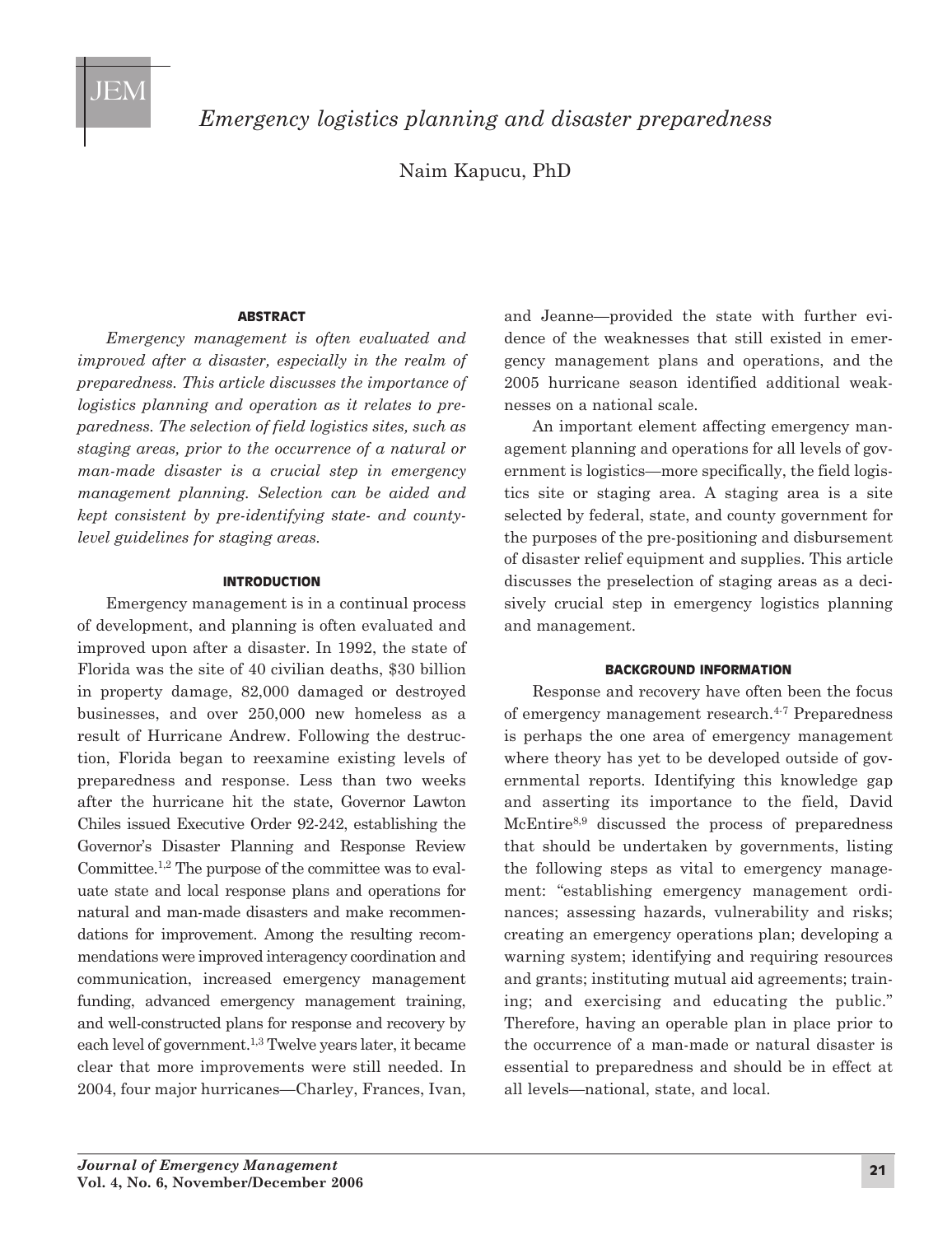The National Incident Management System (NIMS) acknowledges preparedness as a process that focuses on guidelines, protocols, and standards for planning. Logistical planning and operations are key elements that should be identified in these guidelines. Although NIMS does not specifically address site-selection criteria, it does recognize the importance of preselection as part of the planning process and the need for a preselected site during response mobilization, stating, "[T]he mobilization process may include equipping, training, and/or inoculating personnel; designating assembly points that have facilities suitable for logistical support; and obtaining transportation to deliver resources to the incident most quickly, in line with priorities and budgets."10

The designated assembly points described by NIMS refer to staging areas and points of distribution (PODs). The protocol for site selection should be documented in the emergency management plan. Further, it is important to distinguish staging areas from PODs. Generally, a staging area is a location near or in the disaster area where personnel and equipment are assembled to coordinate response before deployment to an operational site within the disaster area. PODs are locations where in-kind donations of food, water, and other supplies will be given directly to residents. PODs may be located in parking lots or open fields in the disaster area, and should be as close to victims as possible.

The location of emergency resources is strongly related to the effectiveness of response and recovery. According to Hale and Moberg,<sup>11</sup> the private sector, in addition to the public and nonprofit sectors, should be concerned with planning, and it should select "a minimum number of emergency resource locations that provide logistics managers with quick access to critical resources while minimizing the total costs spent by the supply chain." The authors propose a set of four steps for site selection: "1) identify the emergency resources needed at each secure location; 2) identify all critical cities within the supply chain; 3) set maximum response time goals for access to emergency resources and minimum distances to secure site storage areas; and 4) identify the number and approximate location of emergency resource facilities."

It is evident that field logistics sites, such as staging areas and PODs, require strategic consideration and predisaster decision making. To ensure preparedness, these elements should be included in emergency management planning. Each of the steps for site selection is integral to the preparedness design. In an effort to learn more about how government is actually preparing logistical operations, a number of sources have been researched in order to establish a set of guidelines applicable to all staging-area selections.<sup>12-17</sup> These documents include the Florida Division of Emergency Management's (FDEM) *Logistical Technical Bulletin* (2005),12 FEMA's *Guide for All-Hazard Emergency Operations Planning* (1996),<sup>14</sup> the National Wildfire Coor dinating Group's *Staging Area Job Aid J236*  $(2004)$ , <sup>15</sup> and The Central Florida Fairgrounds as a Forward Staging Area for Disaster Relief.18

## **LogIstIcs And stAgIng-AreA seLectIon**

Presently, there are no officially documented guidelines pertaining to the selection of staging areas at any level of government. Emergency management plans list staging areas as an element in resource distribution planning. They do not, however, specifically list criteria to be used for selection or designate locations for staging. County emergency management plans (CEMPs) sometimes include such information, but it is rare. The following is a list of general criteria to be considered:

- **Location.** Sites should be set up in locations familiar to local residents, on the inbound route between the resources and the incident. The location should allow for resources to be deployed immediately yet be removed from harm.
- **n Operations** center location. Sites should be located in relative proximity to emergency operations centers.
- Access. Sites should be accessible from major highways and thoroughfares for all large vehicles, including semi trucks, and they should provide at least two entries/ exits.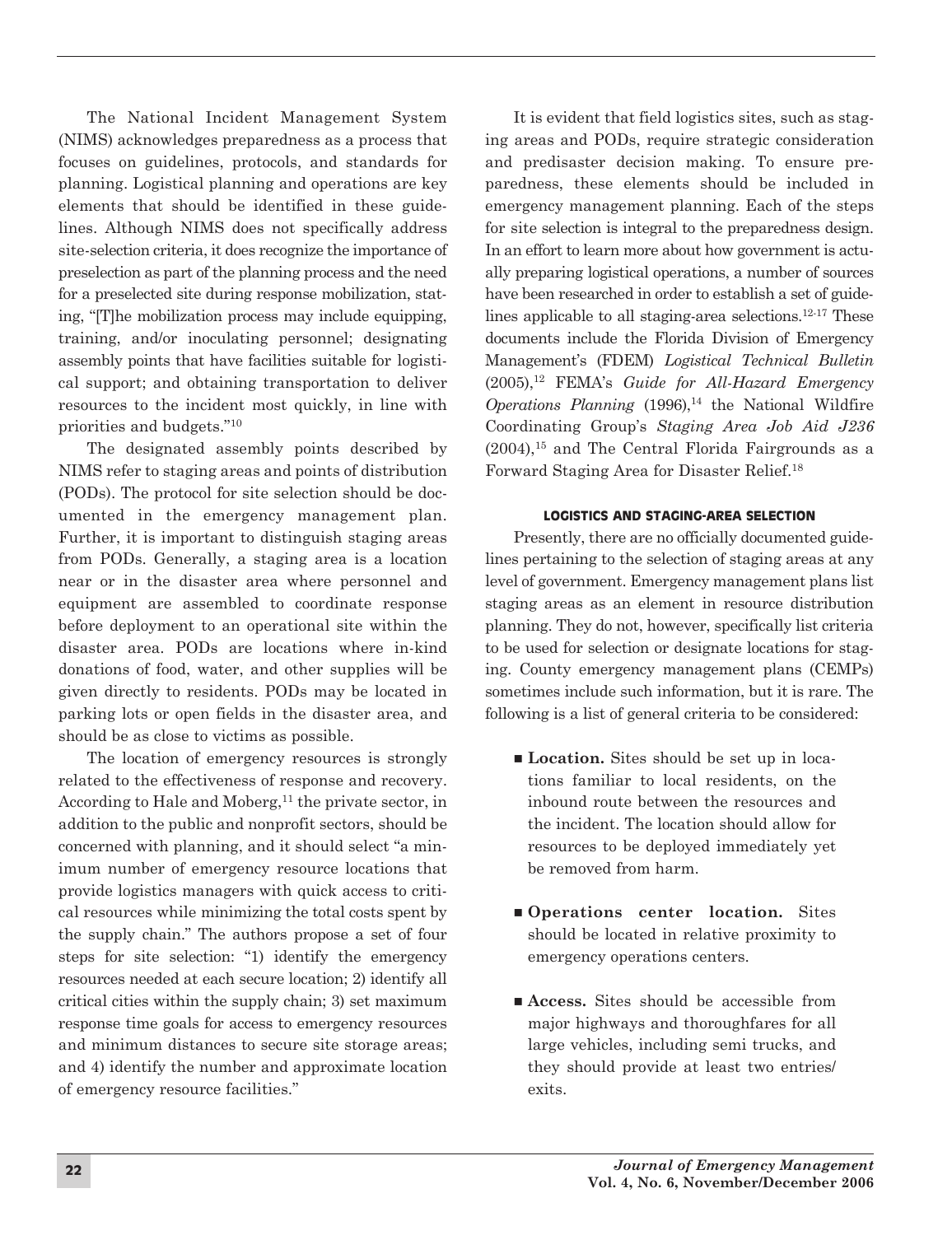- n **Helicopter access.** All sites should be accessible by helicopter. A minimum area of 300 x 300 feet, clear of trees, wires, or any other obstructions, is necessary for a helibase or helispot.
- Safety and security. Sites should be in close proximity to the incident yet out of harm's way and at a safe distance from refugees. The facilities on site should be surveyed for stability and secured.
- **Demobilization.** Time is a primary consideration in site selection. A staging area site should be available for use as a critical facility for an extended length of time to be determined by the emergency manager.
- **Hardstand.** A total of 150,000 total square feet of paved or unpaved hardstand is required. Paved is preferred; if only unpaved is available, the hardstand should be known to be able to support weights up to 65,000 pounds without sinking.
- **Equipment.** Loading docks, forklifts, and pallet jacks should all be located on site.
- **Storage.** Sites should have a minimum of 50,000 square feet of warehouse storage. Other specific storage requirements may also be necessary for resources such as medicine.
- n **Utilities.** Sites should have telephone lines (landlines) and water (potable) readily available.

The above criteria establish a set of guidelines to be included in emergency management plans and followed during site selection. The state of Florida has played an exemplary role in preparedness through the incorporation and implementation of such guidelines on a state and county level. In fact, county emergency management departments are

expected to include up to three staging areas in their CEMPs.

The most comprehensive guidelines have been established by FDEM, who has outlined criteria to be used in the selection of county staging areas (CSAs) and PODs. According to FDEM's *Logistical Technical Bulletin* (2005),<sup>12</sup> CSAs should have all of the following as minimums: 1) 50,000 square feet of warehouse storage, 2) one or two loading docks, 3) 150,000 square feet of hardstand, 4) one forklift and two pallet jacks, and 5) 300 x 300 feet of clear area designated as a helicopter landing zone. In addition, the site of the CSA should be conducive to oneway traffic and be located near major highways. PODs are selected based on population base and therefore are responsible for serving a specific type of community, e.g., densely populated or outlying/ special communities. CSAs and PODs do not serve the same purpose and should never be co-located. The majority of CEMPs do not list specific staging areas; rather, they explain that the sites are to be selected annually and/or based on the type of disaster. The state and several counties maintain a list of staging area locations that is kept confidential for security reasons.

# **concLusIon**

Emergency management theory has been found to be a constantly evolving topic of discussion among academics and practitioners wherein current discussion revolves around current disasters, such as the heightened preparedness discussions following Hurricane Katrina. The purpose of staging areas in relation to preparedness has been determined by selection and operation. Inclusion in emergency plans and preselection of staging areas are imperative steps in planning, and require much consideration. Although no officially documented criterion exists, a general set of criteria is often considered during the planning and selection process. Staging areas are distinguished from PODs in that staging areas are for the pre-positioning of supplies, whereas PODs are for direct distribution of supplies to the community. This difference should be clarified in the emergency management plan.